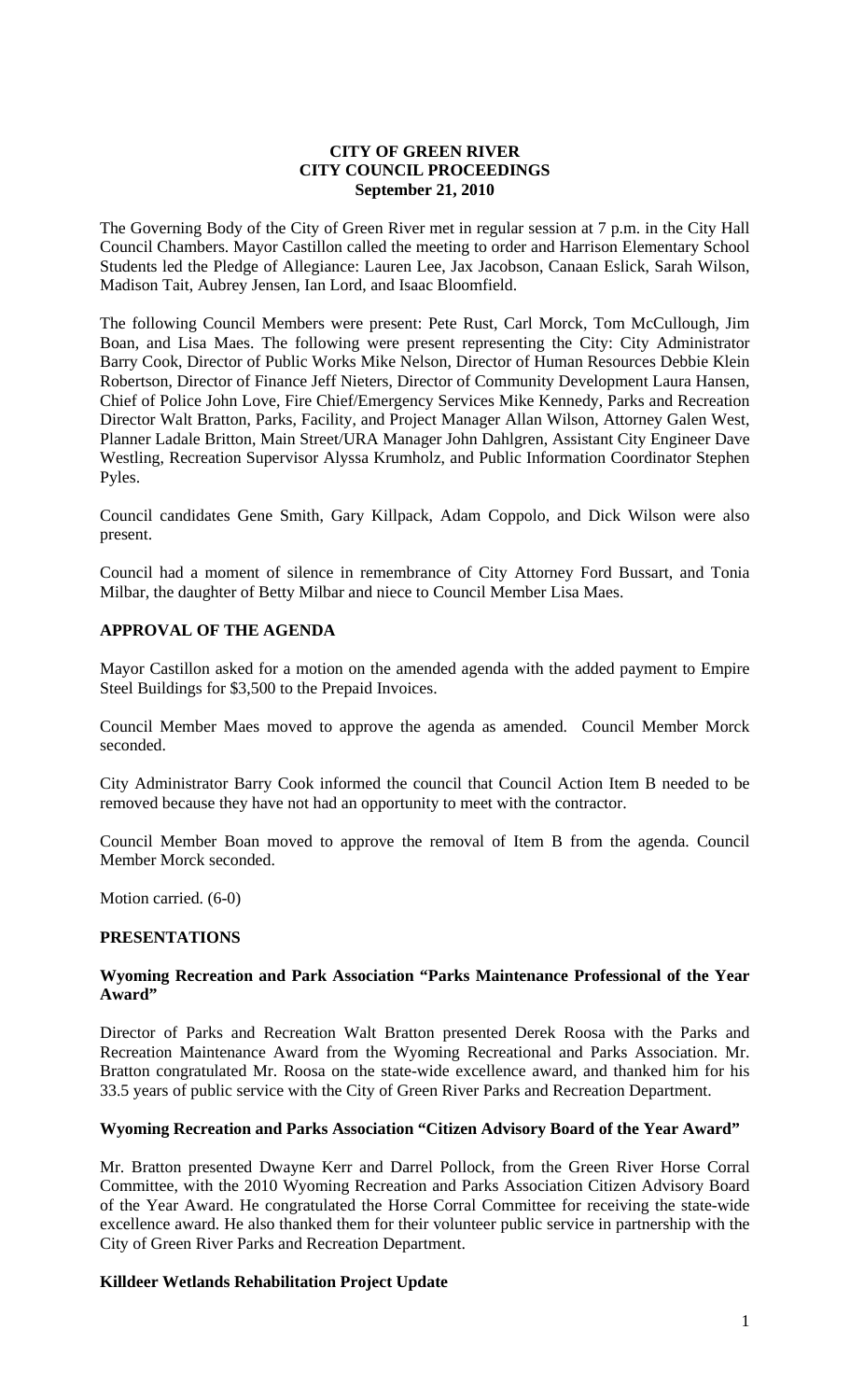Andy Siler, Vice President of the Green Belt Taskforce Committee, updated the council on the projects progress. The initial work has been completed. The diversion structure has been built and is working well.

Council Member McCullough asked for some clarifications on where the wetlands actually are.

The Mayor asked Mr. Siler to clarify what this project is, and what it will do for the community.

Mr. Siler said the site itself is around fifty acres. A large part of this area was dry sand and created a problem with blowing dust. Converting the area into wetlands will help control and reduce the potential of mosquitoes breeding, and stop the dust blowing into the air. The next generation of the project will be the reestablishment of cottonwood trees in the area, and the designation of a bird area. It will become a recreational area for the community. They are in the process of getting funding from three primary agencies, approximately \$100,000 to complete the south side of the project.

Council Member Boan asked Mr. Siler to get a hold of him when they were ready to plant the cottonwood trees, because he has a lot of starts he could give them from his property in the mountains.

# **PROCLAMATIONS**

## **National Community Planning Month**

Ladale Britton read the proclamation and the Mayor declared the month of October 2010 to be Community Planning Month.

# **CITIZEN REQUESTS AND OTHER COMMUNICATIONS**

Adam Coppolo questioned the BLM land purchase. He said he is opposed to the agreement because he does not feel the city is prepared to pay the cost. He asked how much the land was going to cost.

The Mayor said the City is not sure at this time, but it will be discussed at a later date. He thanked Mr. Coppolo for his comments.

Rudy King wanted clarification on the reason why the City has to hire engineers when we have a city engineer.

The Mayor answered, the City only has one city engineer and a lot of projects that need to be done.

Mr. King asked why we bring in non-local engineers when we have an engineering firm in the City. Can we not give the local engineers the job because they are local?

The Mayor said that these are bid on and have to be on a competitive basis.

Mr. Cook said there are no bidding preferences given, due to state statutes, and all the firms that are doing these projects in Green River are state of Wyoming firms.

Michelle Hostettler, Director of SWEDA, updated the council on three things: 1. The Sidelines Restaurant is looking forward to coming here. Sunny is planning to break ground in April, and he is planning to move to Green River. 2. Illusion Technology will be opening in the Western Wyoming Community College Green River Center in October with 65 teaching jobs. There will be a joint ad in the newspaper welcoming them. She reported Illusions Technology was so impressed with Busy Bee soaps that they are currently buying them and then giving them to their clients around the world. 3. The council will be receiving a ledger that involves recruitment that SWEDA does for the City every month. This way the council can see where their money is going. She also pointed out that when they recruit, they use local businesses such as the Hampton, Busy Bee, and R & B Meats.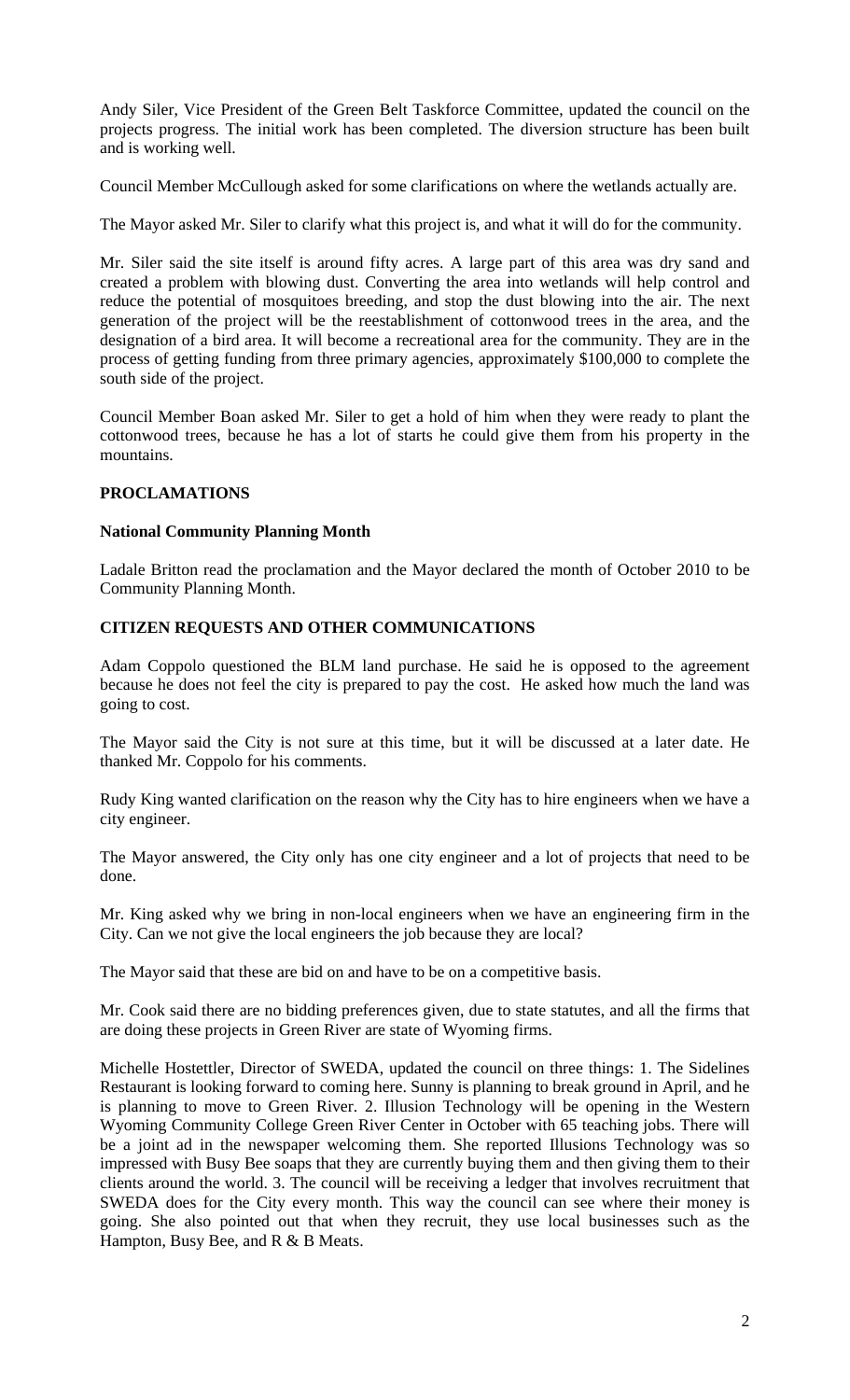She attended the Brown Fields Conference last week. They are a redevelopment program by the EPA, and they can bring millions into our community. In order to bring those millions of dollars into our community they have to act in a coalition. She has contacted the Mayor, Mr. Cook, Mr. Nieters, and Mrs. Hansen about being a part of this, and they have accepted. The average grant allocation per year is around \$1 million. She welcomes any council members that would like to take part in the coalition. The meeting will be rotated between Green River and Rock Springs.

Council Member McCullough thanked Mrs. Hostetler for her work with SWEDA.

Council Member Boan agreed and noted SWEDA, under her direction, has become a great company to bring businesses to the community. She has done a very good job.

Council Members Maes and Rust also thanked her.

The Mayor thanked her and SWEDA for their work with Illusion Technology. He clarified that Illusions will bring in 65 jobs now and 300 more later. The Sidelines is also going to bring in 41 jobs.

Mrs. Hostetler thanked Jeff Nieters' staff for helping her understand the fiber optic language.

Scott King, from the Sweetwater County Library Foundation, informed the council on the Wyoming Public Library Endowment Challenge and fundraiser on October 13, 2010, at 8:00 p.m., at the East Junior High Auditorium.

## **ORDINANCES**

#### **Operation of City Vehicles in City Parks**

**2nd Reading: An Ordinance creating Sections 19-60 through 19-63 of the Green River Code of Ordinances, City of Green River, State of Wyoming, concerning the use and operation of vehicles in City parks.** 

Council Member Boan moved to approve the ordinance on the 2nd reading. Council Member Morck seconded.

Mr. Cook noted in Section 19-60 City Park Hours: the hours of operation for all parks within the city limits are 5:00 a.m. to 12:00 midnight, unless posted otherwise. It shall be unlawful for any person to be in a park between 12:00 midnight and 5:00 without written permission of the City Administrator or the Director of Parks and Recreation. Exception: Persons utilizing the Pavilion on Expedition Island must abide by the rules of operation for the building as set forth in the rental agreement with the City.

In Section 19-61, Motorized Traffic Prohibited: it shall be unlawful for any person to operate a motorized vehicle within any city park, except for licensed vehicles on designated roadways and parking areas. Motorized vehicles shall include, but is not limited to all cars, trucks, and terrain vehicles (ATV'S), motorized scooters, motorcycles, and dirt bikes. This section shall not apply to police vehicles, fire trucks, or city maintenance vehicles.

In Section 19-62, Pedestrian Vehicles Restricted to Established Pathways: no person shall operate a non-motorized vehicle in any park except upon established or maintained pathways, trails, or walkways.

In Section 19-63, Unlawful Use of a Firearm or Archery Equipment: no person shall discharge a firearm or utilize an archery device in any city park except FMC Park, and then only in appropriately designated areas.

Motion carried. (6-0)

#### **RESOLUTIONS**

## **Budget Increase for Dowdle Folk Art Donation**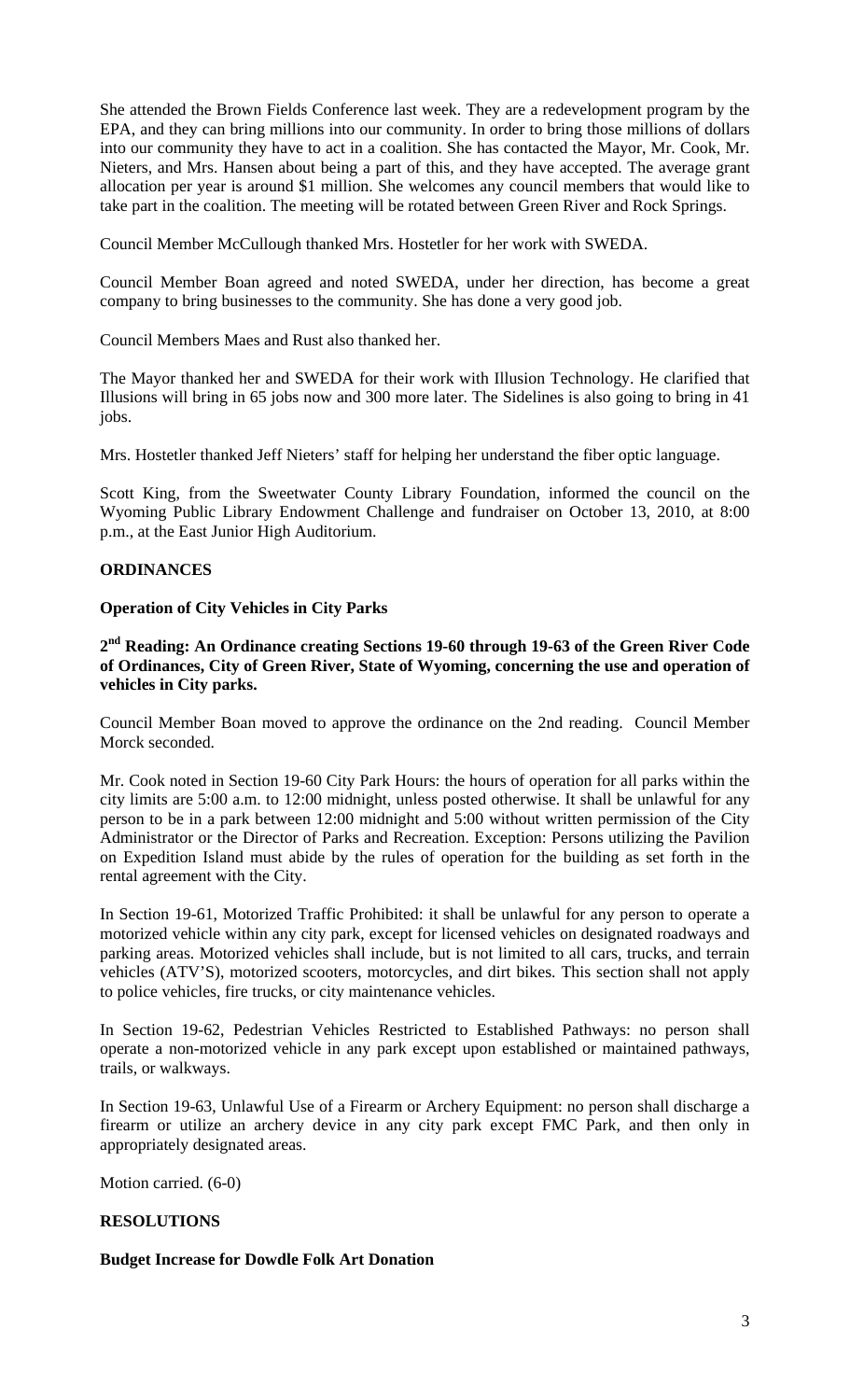**R10-79: A resolution for the governing body of the City of Green River, Wyoming, to approve an increase in expenditure authority in the Capital Projects Fund for the Green River Arts Development Program and to accept the donation by Dowdle Folk Art in the amount of \$958.** 

Council Member Maes moved to approve the resolution. Council Member McCullough seconded. Motion carried. (6-0)

#### **Budget Increase for Water Main Crossing the River Grant**

**R10-80: A resolution for the governing body of the City of Green River, Wyoming, to approve an increase in expenditure authority in the Capital Projects Fund for the River Crossing Grant from the State Loan and Investment Board in the amount of \$472,000.** 

Council Member Morck moved to approve the resolution. Council Member McCullough seconded.

Council Member McCullough clarified the State is putting in half of the cost and the City is putting in the other half.

The Mayor agreed with Council Member McCullough and asked Mr. Cook to clarify the need for the water line.

Mr. Cook said the City submitted a grant application to the State asking for emergency funding for a 16 inch water main crossing the river. Last summer, due to high amounts of runoff, one of the two lines that carry water to the north side of town broke, leaving one pipe to service the north side of the city. There was a delay in receiving this money because the letter awarding the City the grant was never received.

The Mayor said this was an emergency project and that is why money needs to be allocated.

Motion carried. (6-0)

## **Amendments to City's Personnel Manual**

**R10-81: A resolution amending the City's Personnel Manual for Definition of Terms, Education, Special Time Off, Volunteer Emergency Responder Call Policy, Performance Evaluations, Wage Adjustments, Uniform Policy, and Other Policies.** 

Council Member Morck moved to approve the resolution. Council Member McCullough seconded.

Council Member Boan said he had asked for clarification information earlier regarding time off and wondered if those changes were included in the resolution.

Debbie Klein-Robertson, Director of Human Resources, said the changes were already included in the information Council Member Boan had requested earlier.

Council Member Maes asked about raises for the part-time people and why it was not included.

Mrs. Robertson said it was because there were no changes to that part of the manual. Instead of giving the council the entire manual they only gave the council the parts that had been changed.

Council Member Boan asked about the change for wage adjustments and why the city administrator will not have to sign the increase any longer.

Mrs. Robertson said the city administrator would have already approved the change. So they felt it was repetitive to have him sign it.

Motion carried. (6-0)

## **Acquisition Proposal for BLM Land Sections 10 & 12**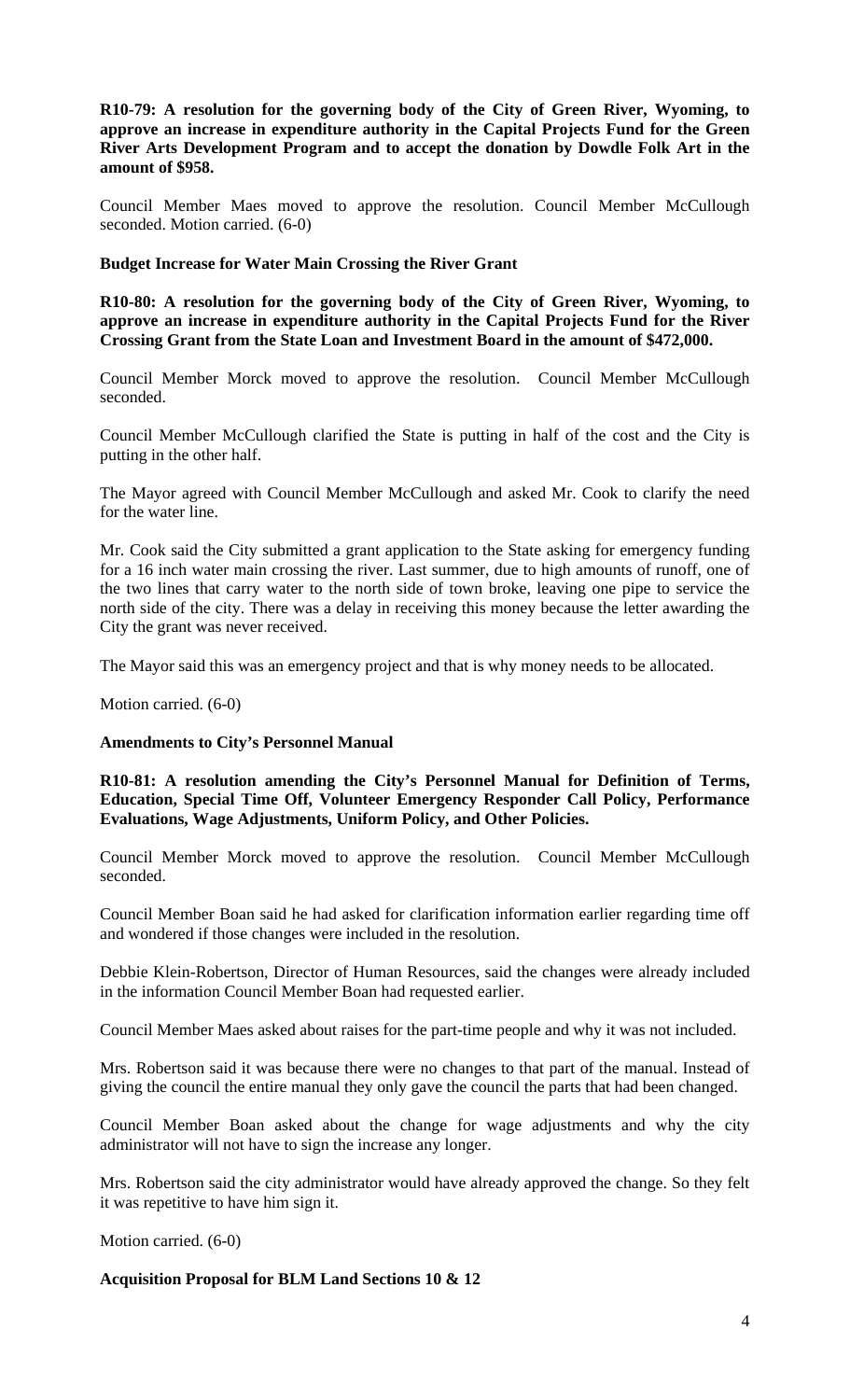## **R10-82: A resolution authorizing submission of a proposal to the Bureau of Land Management to acquire land located in Sections 10 and 12, Township 18 North, Range 108 West, Sweetwater County, Wyoming, on behalf of the governing body of the City of Green River, Wyoming.**

Council Member Boan moved to approve the resolution. Council Member McCullough seconded.

Council Member McCullough said he wanted to clear up some things on the BLM land proposal. The proposal informs BLM that the City is interested in purchasing the land. In two to three years it will come back to the City and the council can go ahead and decide if they want to purchase the land and start the bidding process.

Council Member Boan said he is aware of the opposition that people have on the issue. The council is looking into purchasing the land, because it will give the City the opportunity to grow and bring businesses to our community.

Council Member Maes said she had some questions at the last workshop, and she felt the Mayor answered them very well. She said this is going to be a future plan for the City, and because of this, she will support it.

Council Member Morck asked where the water will cross the river.

The Mayor said Rio Vista has taken the lead to get water out to the Rio Vista Water District, and that is Jamestown. They have a proposal, and will present a plan to the governing body on Tuesday, October 5th at the council meeting. There is no intention or plan to annex Jamestown. If Jamestown would like to be annexed then they need to come to the council and ask.

Council Member Rust said this is the Mayor's opinion, and the council, as a body, has not entertained this at all.

Council Member McCullough said they are only letting the BLM know the City wants them to continue to get the land ready to sell.

The Mayor urged everyone to look at the Green River strategic plan. The land purchase is planning for future growth in the City.

Motion carried. (6-0)

## **COUNCIL ACTION ITEMS**

## **Changes to the Green River Main Street By-Laws**

Council Member Morck moved to approve. Council Member McCullough seconded.

The Mayor asked what changes were made.

Main Street/ URA Administrator John Dahlgren said in Article III Board of Directors, Section Three: Term of Office: states no member shall be appointed to serve more than two consecutive full three year terms without a minimum of a one year break from the board. Section Four: Resignation and Removal: the board removed immoral from line number four.

Motion carried. (6-0)

## **2009 Capitol Improvement Project Change Order**

Council Member Maes moved to approve change order #4 to Pallensen Construction for the 2009 Capitol Improvement Project in the amount of \$58,615.63. Council Member McCullough seconded.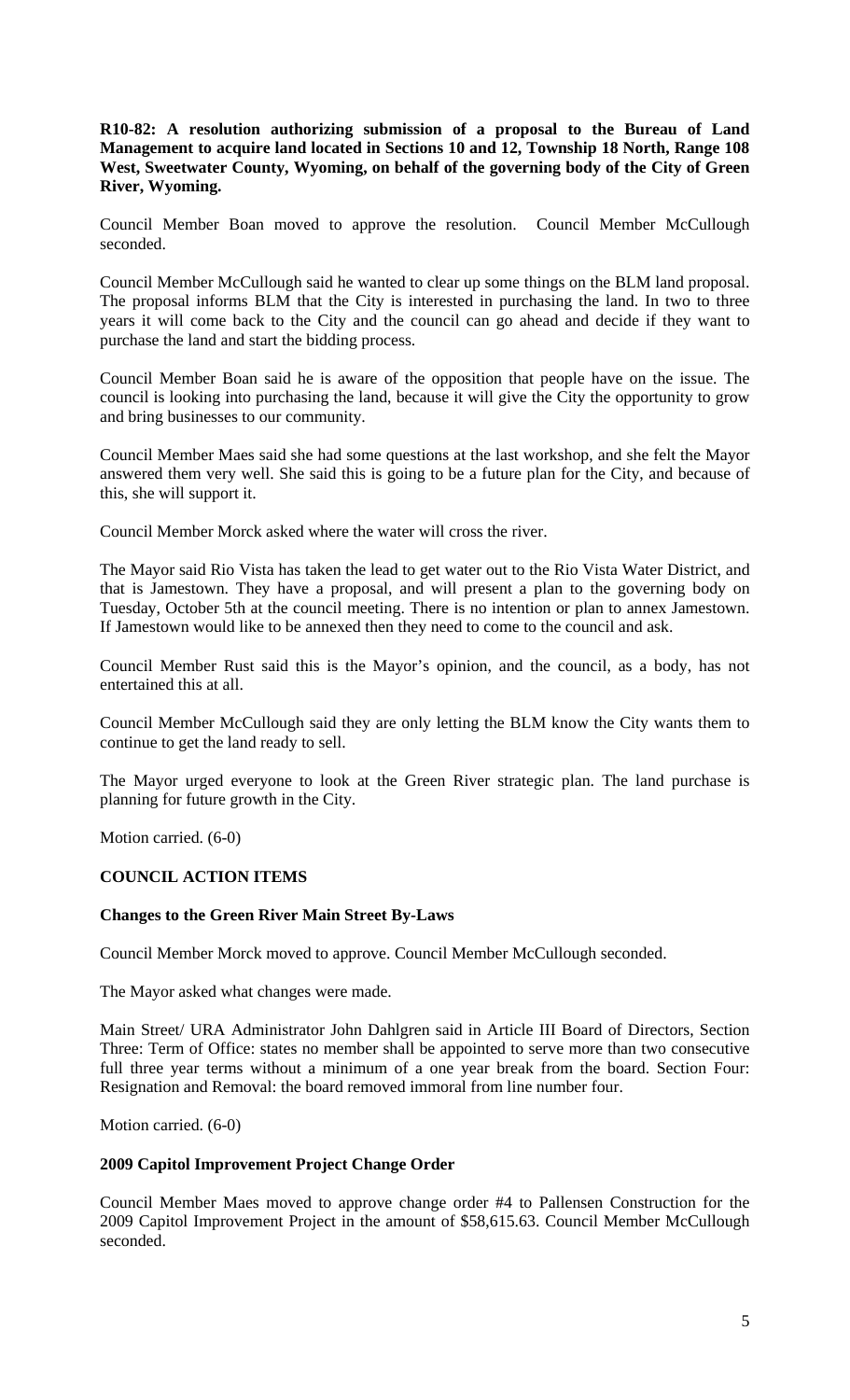Council Member Boan questioned the change orders on street improvements because of poor sub-grade. He suggested the City add the cost of sub-grade fill into the bids. This could possibly stop the problem with change orders.

Motion carried. (6-0)

#### **Crossbow Utility Project Change Order**

Council Member Rust moved to approve change order #1 to Lewis and Lewis Inc. in the amount of \$197,363.55. Council Member Maes seconded.

Council Member Rust pointed out that this is money the City will get back.

Mr. Cook said this is the same account, so with the \$97,000 and the change order of \$58,000 the City saved a rough estimate of \$140,000.

Motion carried. (6-0)

#### **South East Water Expansion Project Agreement**

Council Member Morck moved to approve the agreement with Infinity Power and Control in the amount of \$332,362.68. Council Member Boan seconded.

Motion carried. (6-0)

#### **CONSENT AGENDA**

Council Member Rust moved to approve the following consent agenda items. Council Member Morck seconded.

- An agreement with the Green River Booster Club for a banner to be displayed during the GRHS games.
- An agreement with Compu-time Corporation to provide help desk support and depot maintenance for the City's time keeping system for one year at an annual cost of \$4,050.
- An agreement with Western Wyoming Community College to provide teambuilding training, for the Finance Department, at a cost of approximately \$552 for thirteen employees.
- A contract renewal for continued landfill engineering services with Inberg Miller Engineers in the amount of \$18,500.
- An engagement contract with Karren, Hendrix, Stagg, Allen Company for the City annual audit, for an amount of \$20,000 - \$28,000.
- Approval of the Minutes for: September 7, 2010
- Financial Reports and Payment of Bills: Prepaid Invoices  $= $132.925.99$  Outstanding Invoices  $= $609.184.80$ Pre-authorization Payments =  $$755,000.00$  Payroll Expenditures =  $$340,904.92$

Motion carried. (6-0)

# **CITY ADMINISTRATOR'S REPORT**

Mr. Cook said the City met with the County on Monday to try to move forward with the land exchange MOU. After a lengthy discussion it has been pointed out that the MOU needs to be rewritten and reviewed. The County had some issues with the City acquiring the smaller building and using it for whatever is needed. The County has some items in the building and does not have any place to go.

Council Member McCullough reminded Mr. Cook to make sure the MOU states the County has to build on the land they receive from the City.

Mr. Cook said it was already in the MOU the City presented to the County, and the County did not seem to have an issue with it.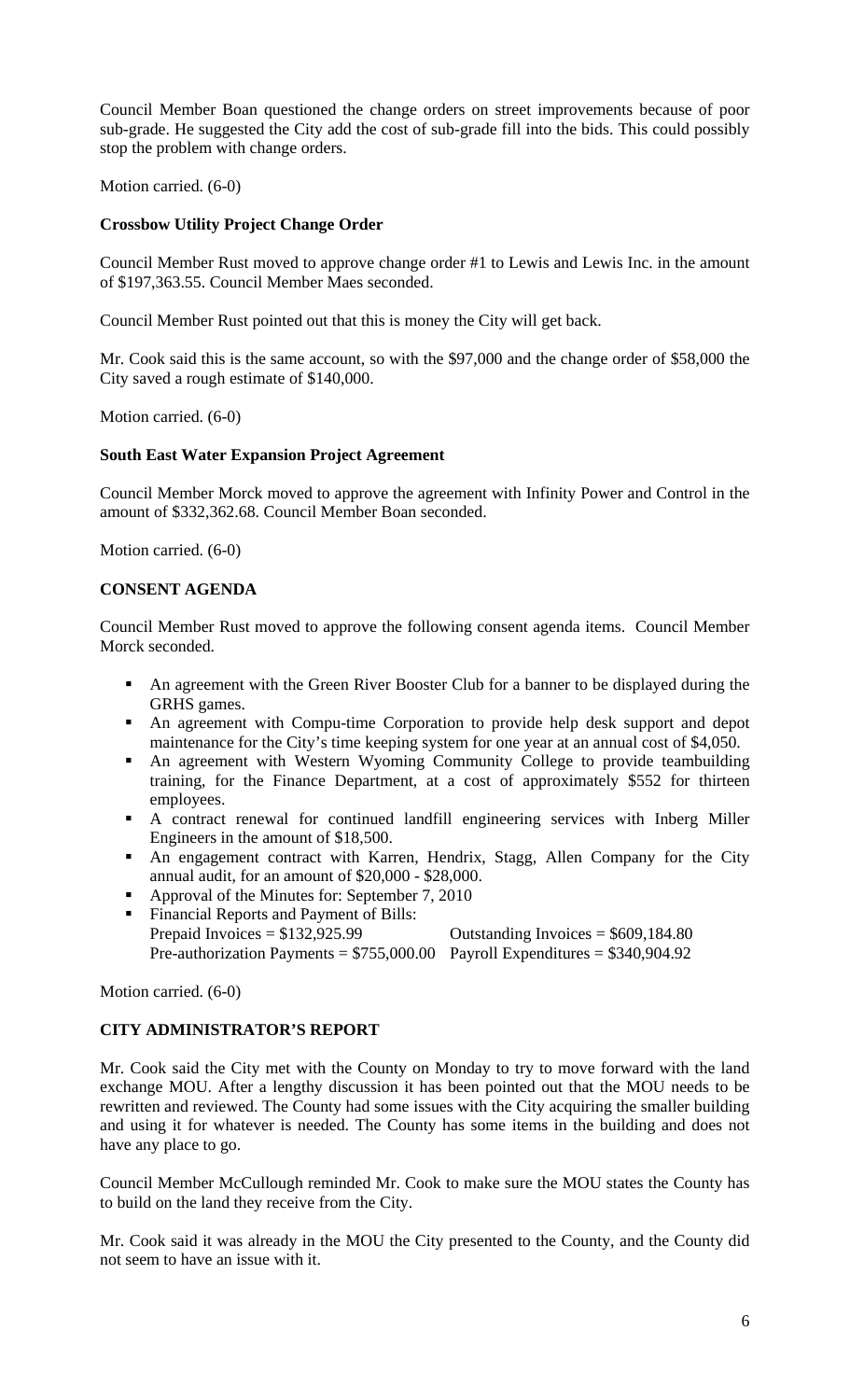Council Member Morck asked about the deed on the land.

Mr. Cook said if the County ever ceases to operate on the land, then the land will go back to the City.

Council Member Morck noted it wasn't stated in the deed.

Mr. Cook said the council could add a revisionary clause to the deed.

Council Member McCullough replied a council in the future could look into changing the zoning laws, and decide if the County is required to build on the land.

The Mayor felt this has been an experience. All the terms were agreed upon before, and it seems that the County always changes their minds. He also wanted to let the citizens know transaction records are being stored in the small building on a flood plain.

Mr. Cook said the City has begun taking down the old animal shelter building.

Mr. Cook also sent an email to the governing body to review, regarding the money the state is requiring the cities and towns to pay back, around \$2 million, for an accounting error made in 1994. If the council approves the email it will be sent to the state.

Council Member Maes asked if there was a statute of limitations for something like this.

Mr. Cook replied the state has no statute of limitations.

He said there will be a Special Council Meeting on Tuesday 28, 2010 at 6:00 p.m. The council will go over the agreement between the City of Green River and Green River Futures Inc.

Mr. Cook discussed items for the next workshop.

## **CITY ATTORNEY'S REPORT**

Mr. West extended his condolences and those of the Firm on the loss of the City Attorney Mr. Ford Bussart. Mr. Bussart was very proud of representing the City, and was a Wyoming boy from the beginning to the end.

# **MAYOR AND COUNCIL REPORTS**

Council Member Rust sent his thoughts and prayers out to Mr. Bussart's family. He will be missed.

Council Member Maes agreed with Council Member Rust and sent her condolences to Mrs. Bussart.

Council Member Boan said he will remember Mr. Bussart as a teacher, willing to teach anyone about city government. It is a great loss for the City.

Council Member McCullough congratulated the Mayor on being inducted into the Green River High School Hall of Fame. He also thanked the candidates for attending the meetings. He asked the council to consider having a workshop to discuss the deer problem.

The Mayor agreed. He had some people express concerns about people feeding the deer and the health issues.

Council Member Rust said he has not been aware of any issues but he would be willing to have a workshop.

Council Member Boan said he would like to discuss the deer issue.

Council Member McCullough said he will miss Mr. Bussart saying, "I have nothing unless council has questions."